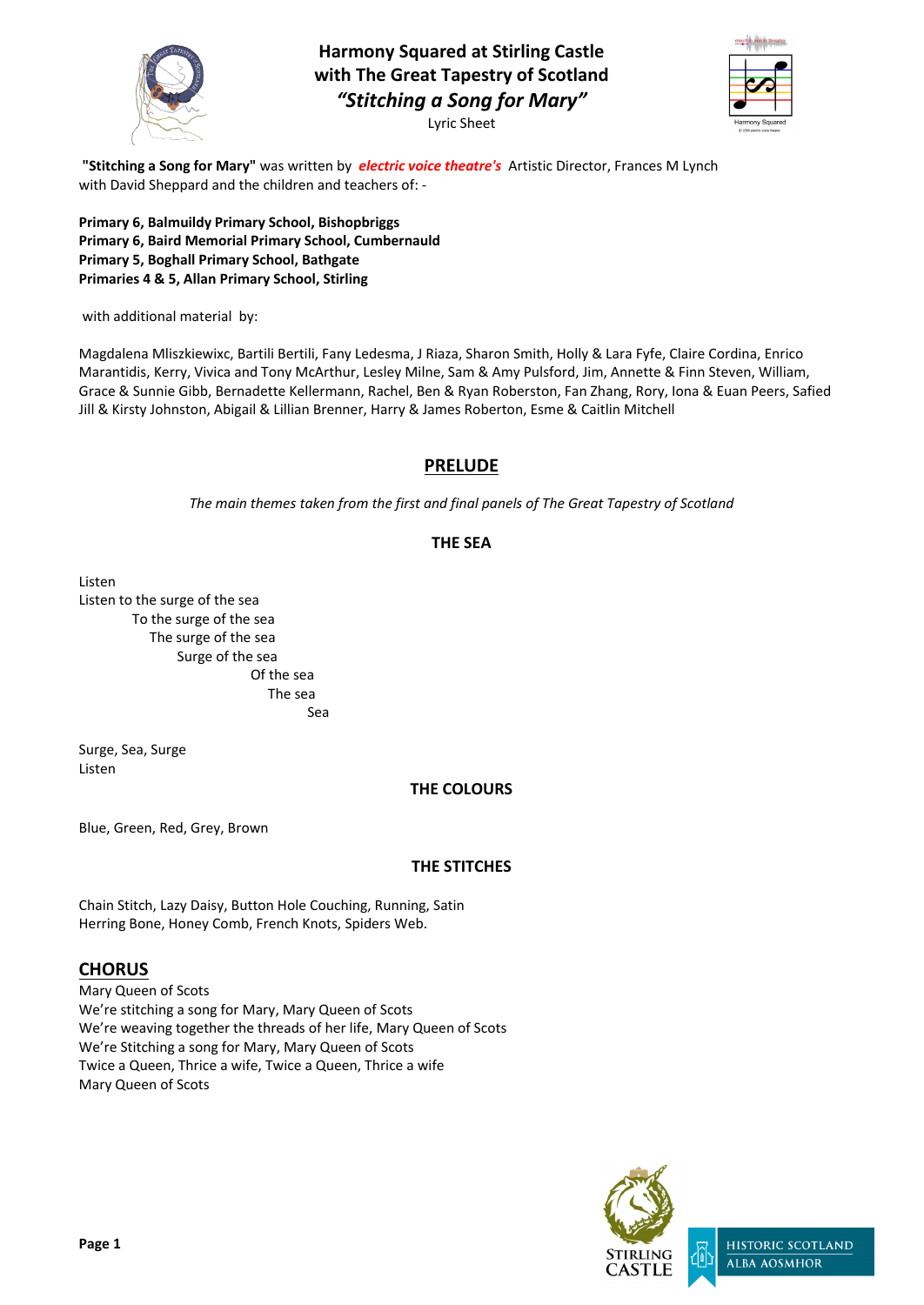

**Harmony Squared at Stirling Castle with The Great Tapestry of Scotland** *"Stitching a Song for Mary"* Lyric Sheet



**Page 2**



### **Verse 1 – Spider's Web**

We're weaving all together, all together for Mary Natter Natter Chat Chat Spider spider spinning a web of golden thread for Mary Thinking about what Mary said Was she good, was she bad, was she happy, was she sad She lived in prison for most of her life Mary Queen of Scots got her head chopped off!

## **Verse 2 The Gardeners**

The Gardeners! Dig, Dig, Chop, chop, Rake, rake, Pull, Dig it up, dig it up, put the seeds in. Cutting the vine, drinking the blood red wine, Growing the vine in Scotland, Scotland? – Impossible!

### **CHORUS**

#### **Verse 3 - Cat and Mouse**

| Cat: | Miaow, I'm the cat, Elizabeth                                        | Mouse: | I am Mary Mouse, Squeak |
|------|----------------------------------------------------------------------|--------|-------------------------|
| Cat: | Where's the Mouse                                                    | Mouse: | Squeak Squeak           |
| Cat: | Where's the Mouse                                                    | Mouse: | Squeak Squeak           |
| Cat: | Where's the Mouse                                                    | Mouse: | In the kitchen          |
| Cat: | <b>Come here Mary Mouse</b>                                          | Mouse: | Squeak!!!               |
| Cat: | Where's the Mouse                                                    | Mouse: | Squeak Squeak           |
| Cat: | Where's the Mouse                                                    | Mouse: | In the dungeon          |
| Cat: | <b>Come here Mary Mouse</b>                                          | Mouse: | No fear                 |
| All: | Bad old pussy cat, Bad old pussy cat, Leave the mouse alone. Squeak! |        |                         |

#### **Verse 4 - The Crown**

French Knots, Satin, Running..... Privilege and the price you pay for the weight of a crown......

Her beautiful red hair fell down like the sun at the end of the day

Privilege and the price you pay with the weight of a crown...... French Knots, Satin, Running....

#### **Verse 5 - The Tortoise and the Tree**

Jingle Jingle Jangle I'm the Queen's Fool.......

There once was a tortoise called Darnley, Climbing up a tree, Climbing up a tree. He reached for the crown but then he fell down, That silly fool tortoise called Darnley. Jingle Jingle Jangle, I'm the Queen's Fool???!!!!